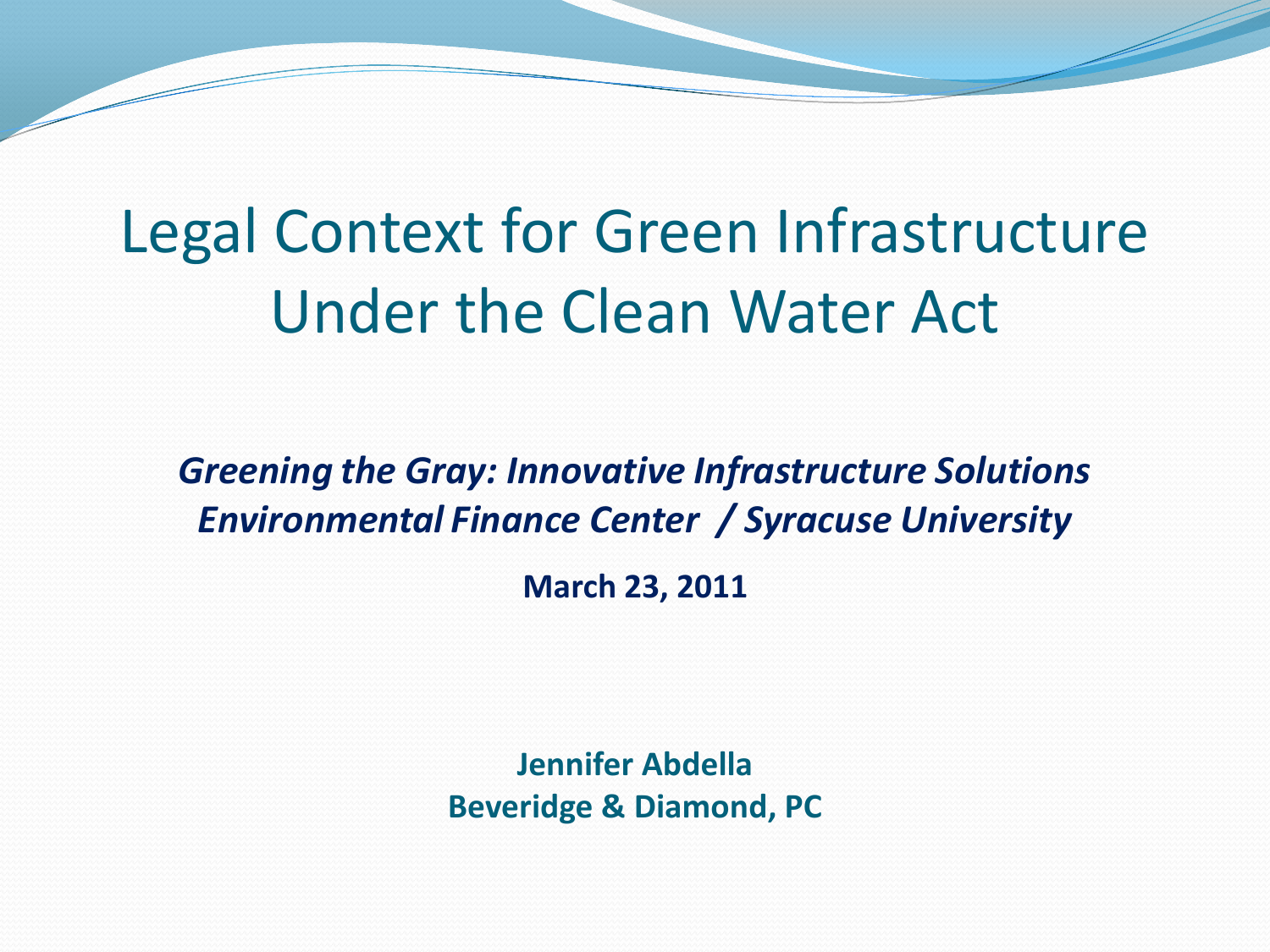## Legal Context for Green Infrastructure under the Clean Water Act

- **EXECUTE: Stormwater Management**
- **EXAMPLE CSO Management**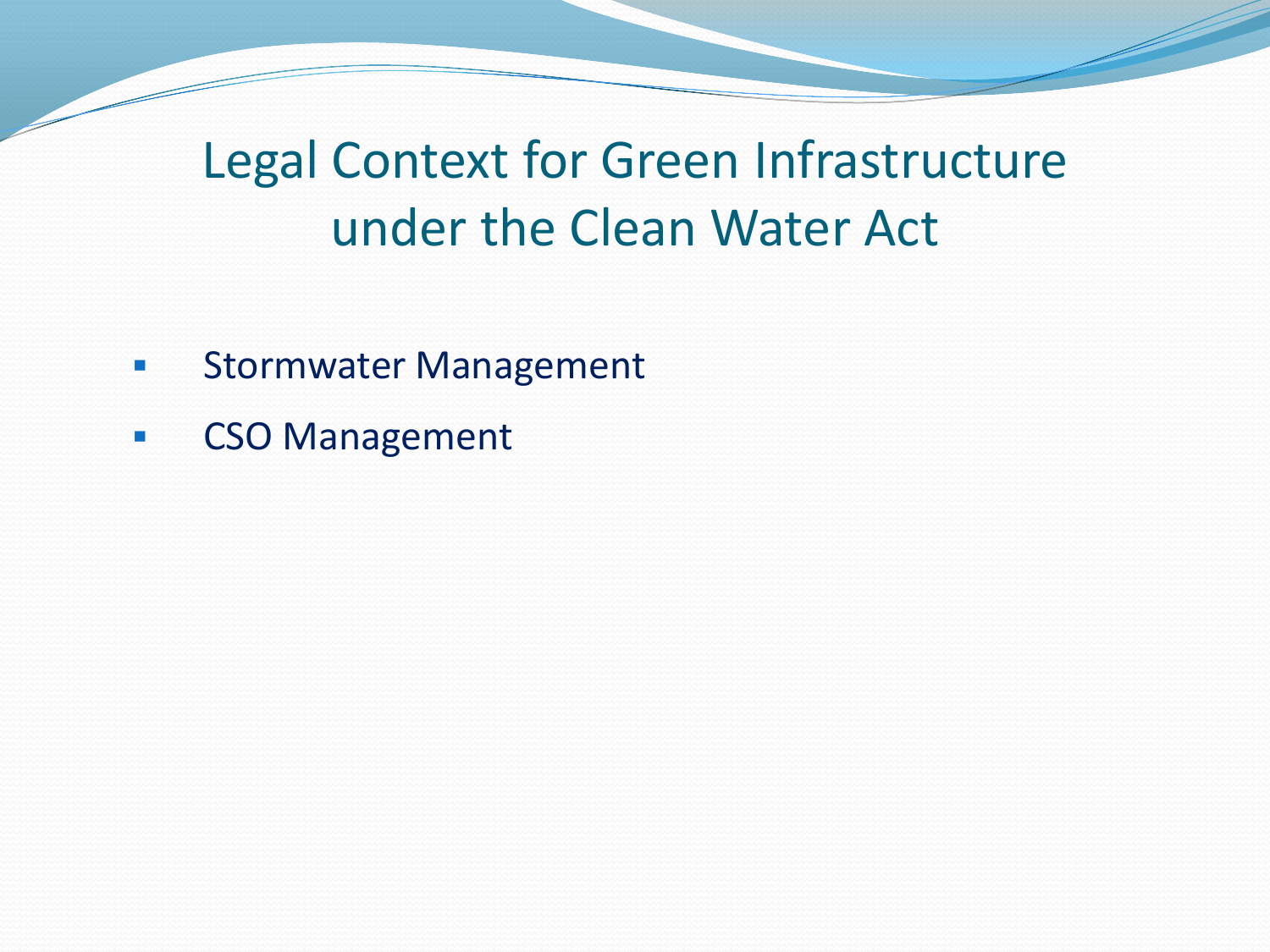# Clean Water Act Permits (§ 402)

- It is illegal to discharge any pollutant into a navigable water without a permit.
- NPDES Permits (CWA §§ 301, 402)
	- Point Sources subject to CWA Permits:
		- Storm water discharges\*
		- Combined Sewer Overflows (CSOs)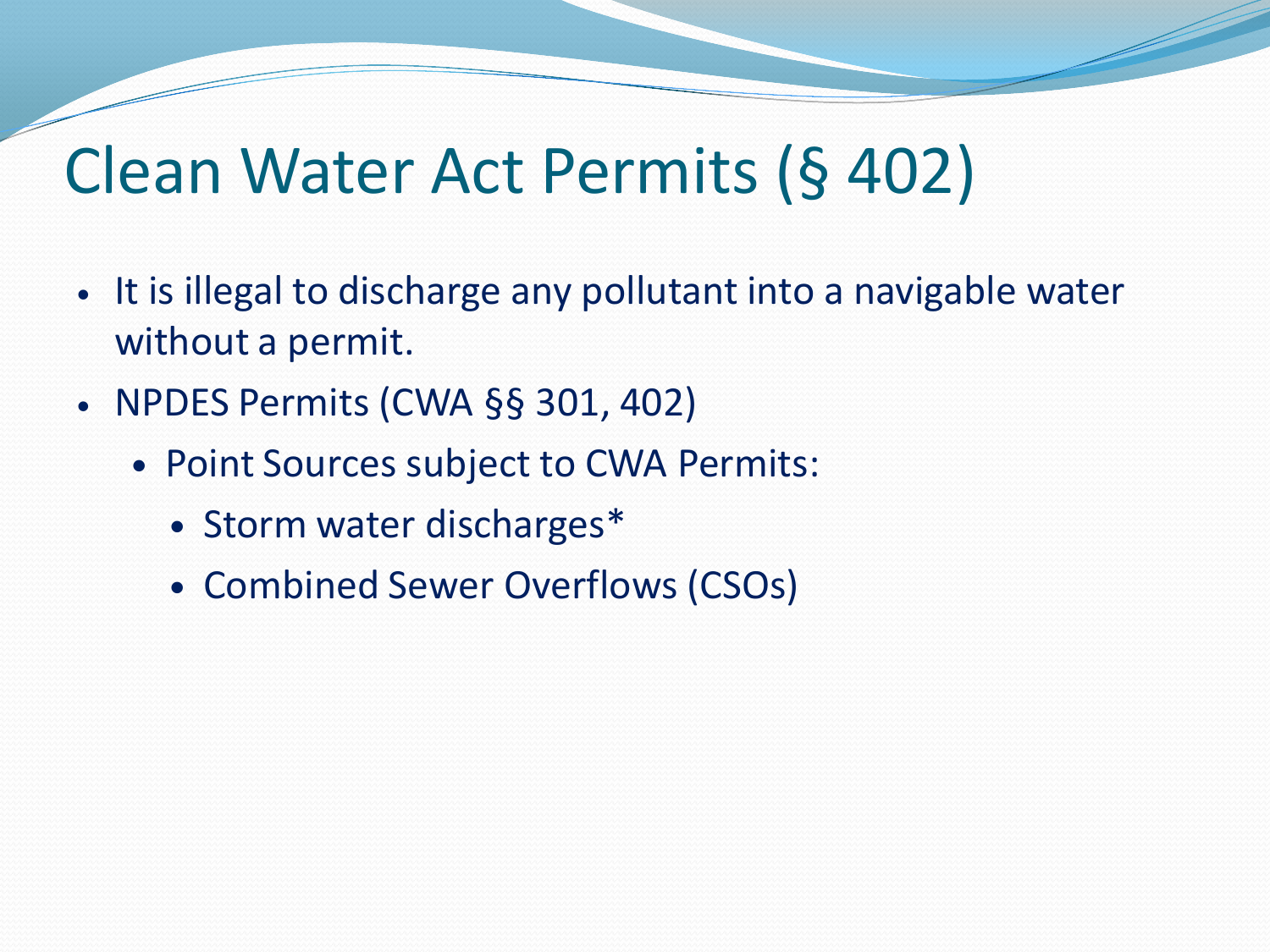## Stormwater Permit Program

- **Stormwater Permits (CWA § 402(p))** 
	- EPA or state issues stormwater permit to utility
	- Stormwater utility develops and implements stormwater controls through Stormwater Management Plan
	- Must develop a program to address six minimum control measures
		- Including post-construction runoff
	- Controls revolve around the use of "Best Management Practices" (BMPs) to control stormwater
	- **BMPs** can be **non-structural** or **structural**
	- **Performance Standards & BMPs can encourage LID / GI**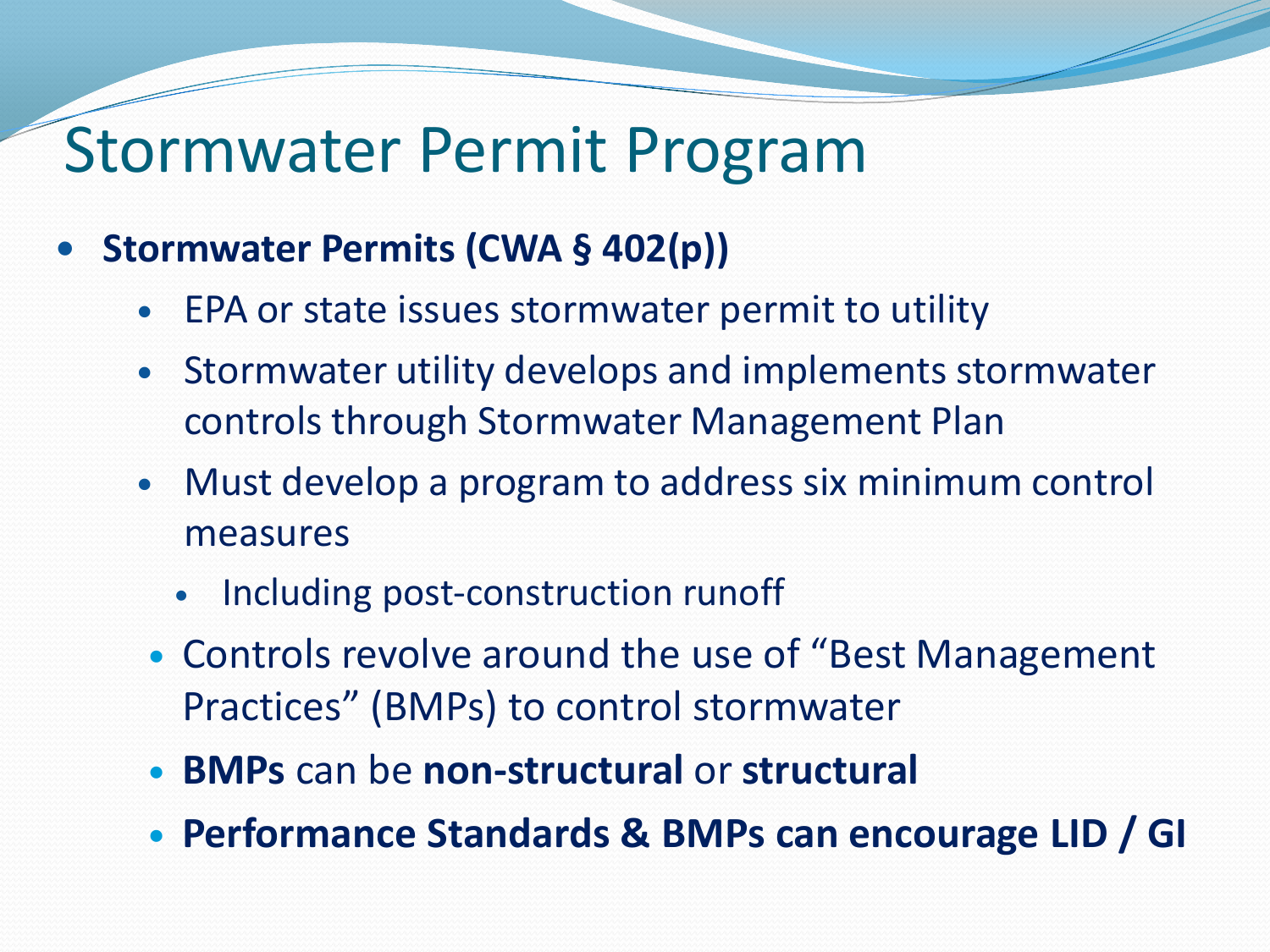# Stormwater: New Rulemaking

- **Post-Construction Stormwater Rule** (EPA):
	- Expand universe of regulated dischargers
	- Newly Developed / Redeveloped Sites: Develop discharge standards. Examples:
		- Retain minimum storm volume on site (*e.g.* retain first 1")
		- Limit total impermeable surfaces
		- Removal requirements (*e.g.* must remove 80% of TSS).
	- Already-Developed Sites: Require retrofitting to achieve standards
	- Timing: Proposed Rule Sept 2011

Final Rule – November 2012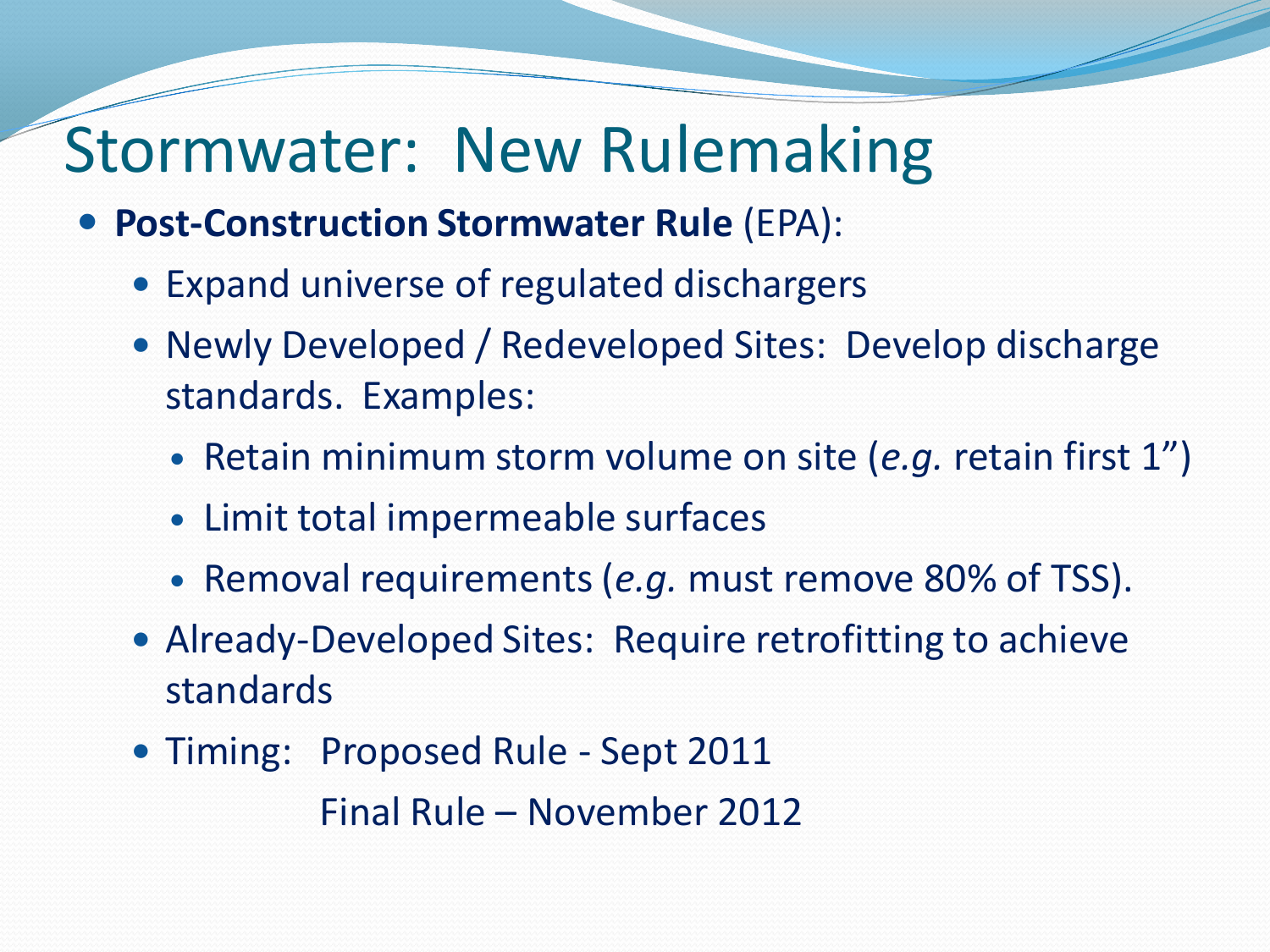## **CSOs:** CSO Control Policy

- CSO Control Policy
	- Create comprehensive, nationwide approach to CSO problem
	- Incorporate CSO Controls in Enforceable (NPDES) Permits
	- Municipalities with CSOs must
		- Implement Nine Minimum Controls
		- Develop Long Term Control Plan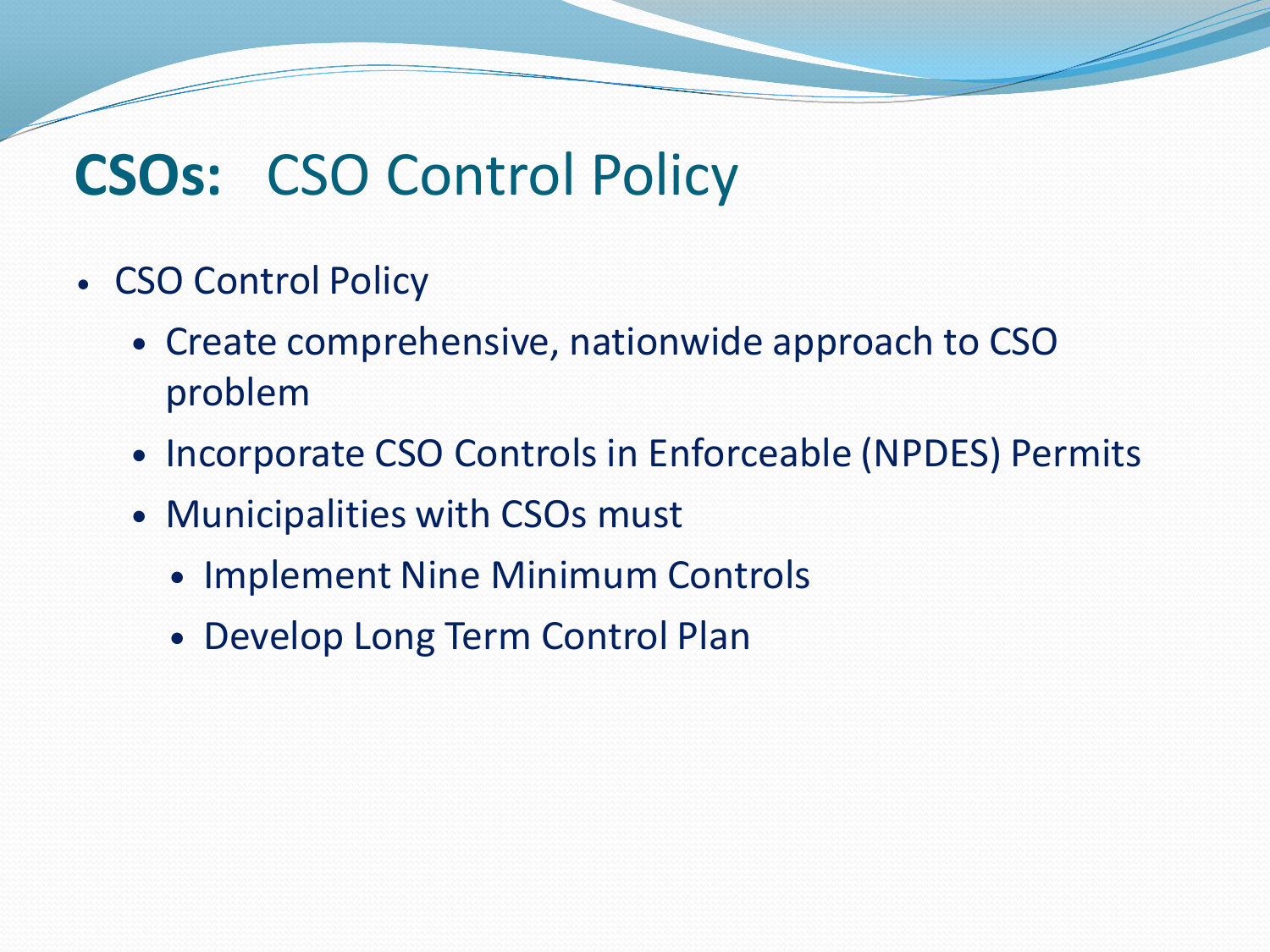## **CSOs**: Consent Decrees

- Municipalities w/CSOs  $\rightarrow$  enforcement  $\rightarrow$  federal or state consent decrees targeting CSO control
- Incorporate NMC, LTCP into Enforceable Requirements
- Traditionally, focus on grey infrastructure fixes for CSOs:
	- Construction of CSO storage (tanks, tunnels, etc);
	- WWTP and Pump Station upgrades to increase wet weather treatment
	- Sewer Cleaning
	- Sewer Separation

#### $\rightarrow$  But this focus is shifting from grey to green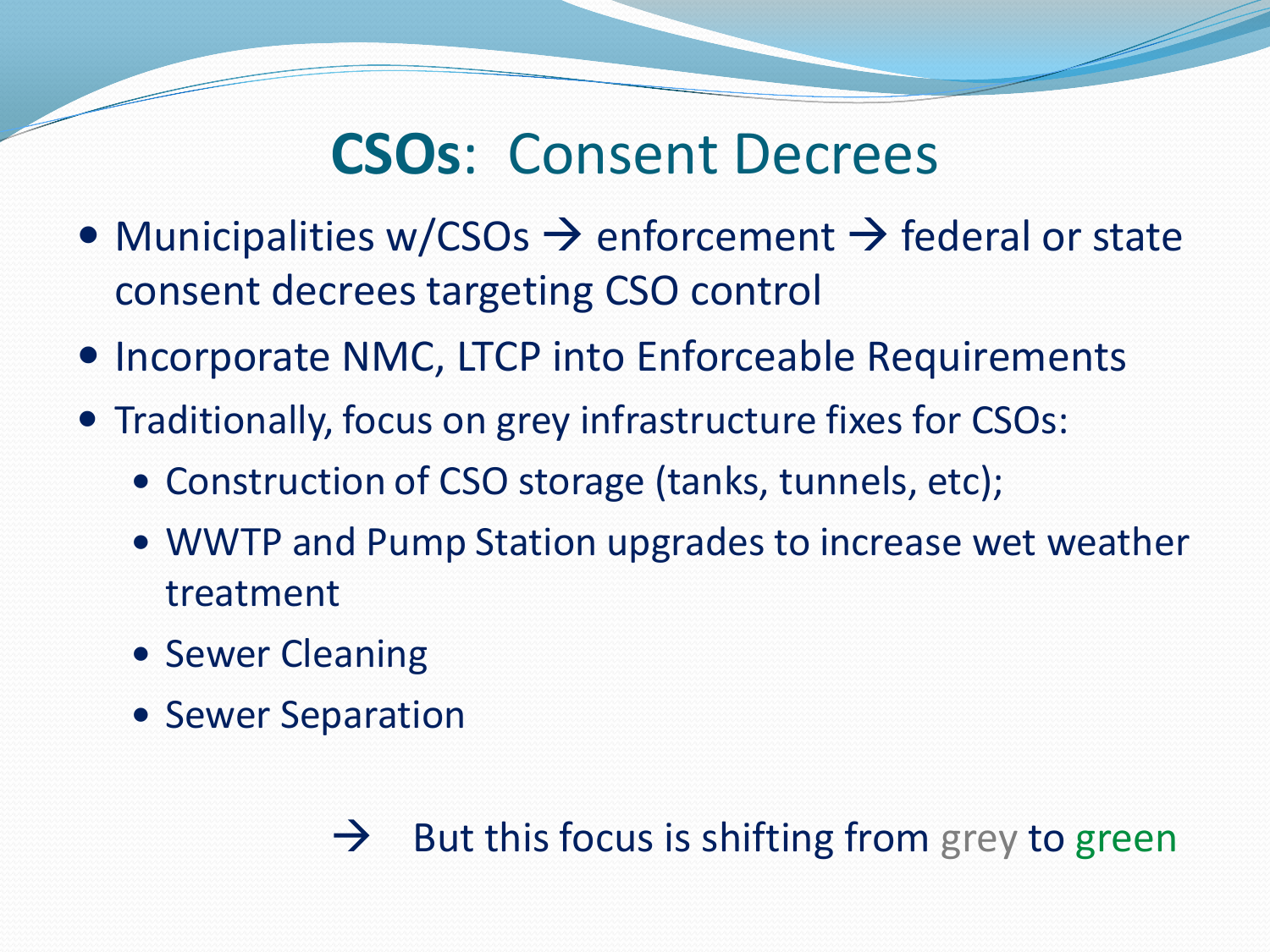## **CSOs:** Consent Decrees

- Supplemental Environmental Projects (in lieu of civil penalties
	- **Hamilton County / City of Cincinnati** (2002) (streambank stabilization, greenway creation)
	- **DC WASA** (2003) (rain gardens, vegetated swales, green roofs)
	- **Washington Suburban Sanitary Commission** (2005) (downspout disconnections, purchase of conservation easements)
	- **Sanitation District No. 1 of Northern Kentucky** (2005) (conservation easements and watershed restoration)
		- Consent Decree Requires **Watershed Planning Approach**
			- District is implementing a number of "Green Projects," including reforestation, rainwater harvesting, etc.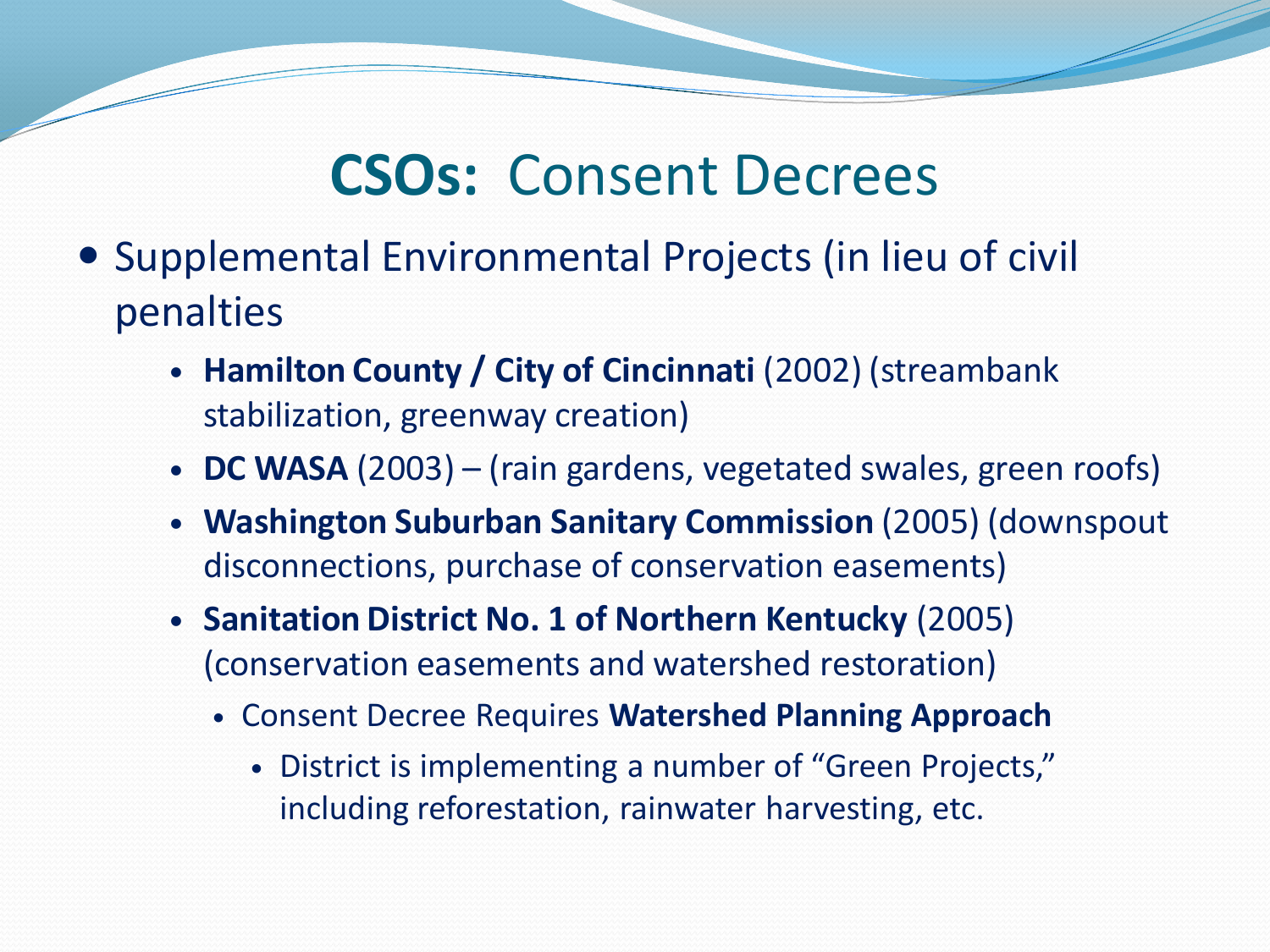### Consent Decrees

- Onondaga County -
	- 4 th Amended Consent Judgment (November 2009)
		- Replaced planned grey infrastructure requirements with a combination of grey and green infrastructure to meet CSO Control requirements
		- Mandates construction of GI projects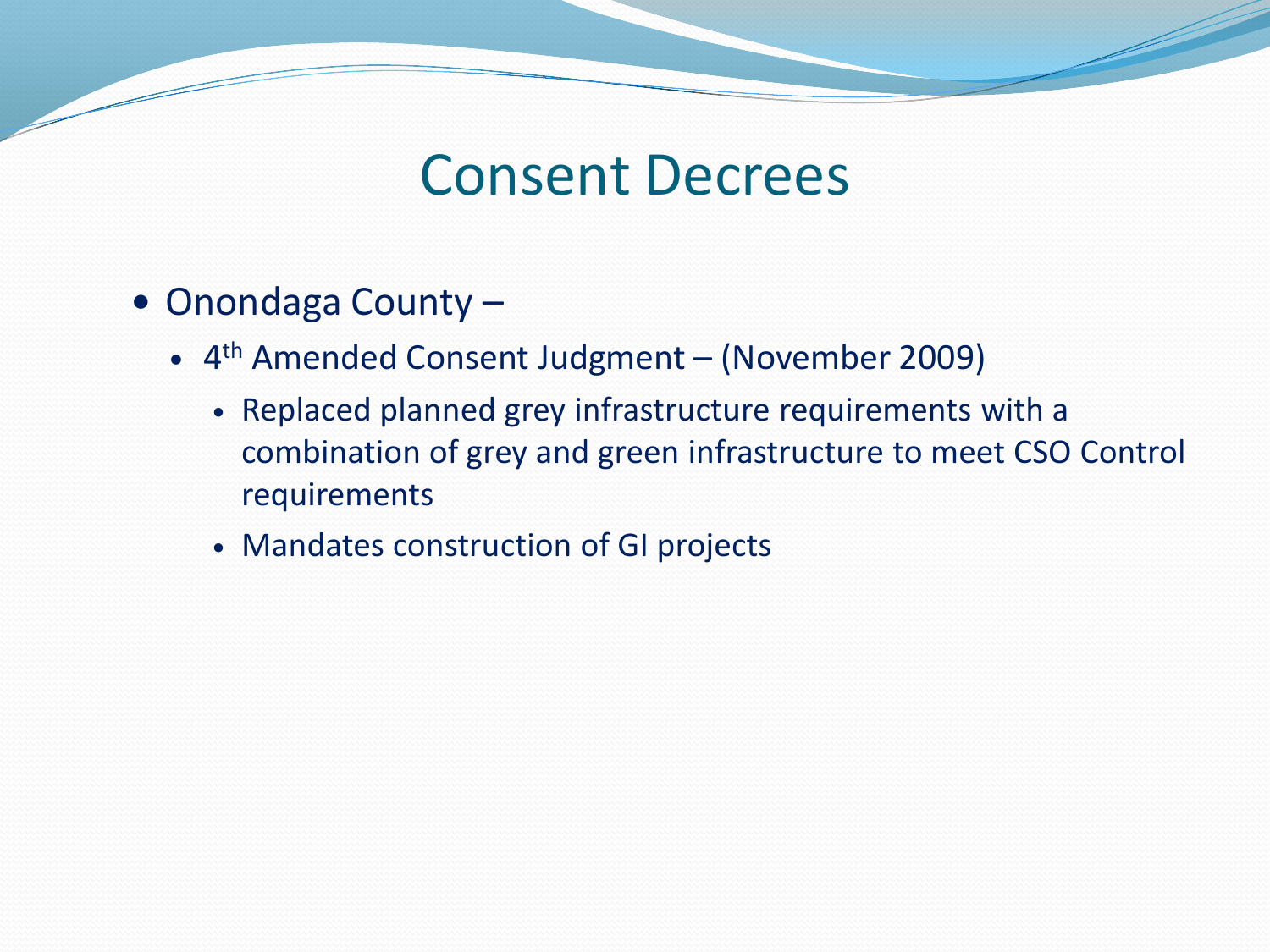## Clean Water Act Consent Decrees: Cleveland

- Northeast Ohio Regional Sewer District (December 2010)
	- $\cdot$  \$3B / 25 years
	- Requires \$42M expenditure on use of GI control measures to capture 44 MG of wet weather flows in a typical year.
		- Green Infrastructure Plan (by December 31, 2011)
	- Authorizes replacement of required grey infrastructure with GI
		- GI must achieve same level of control on same compliance schedule
- Kansas City, MO (May 2010)
	- $\cdot$  \$2.5 B / 25 years
	- Plans to use an adaptive management approach to extensively use GI in lieu of and in addition to structural controls.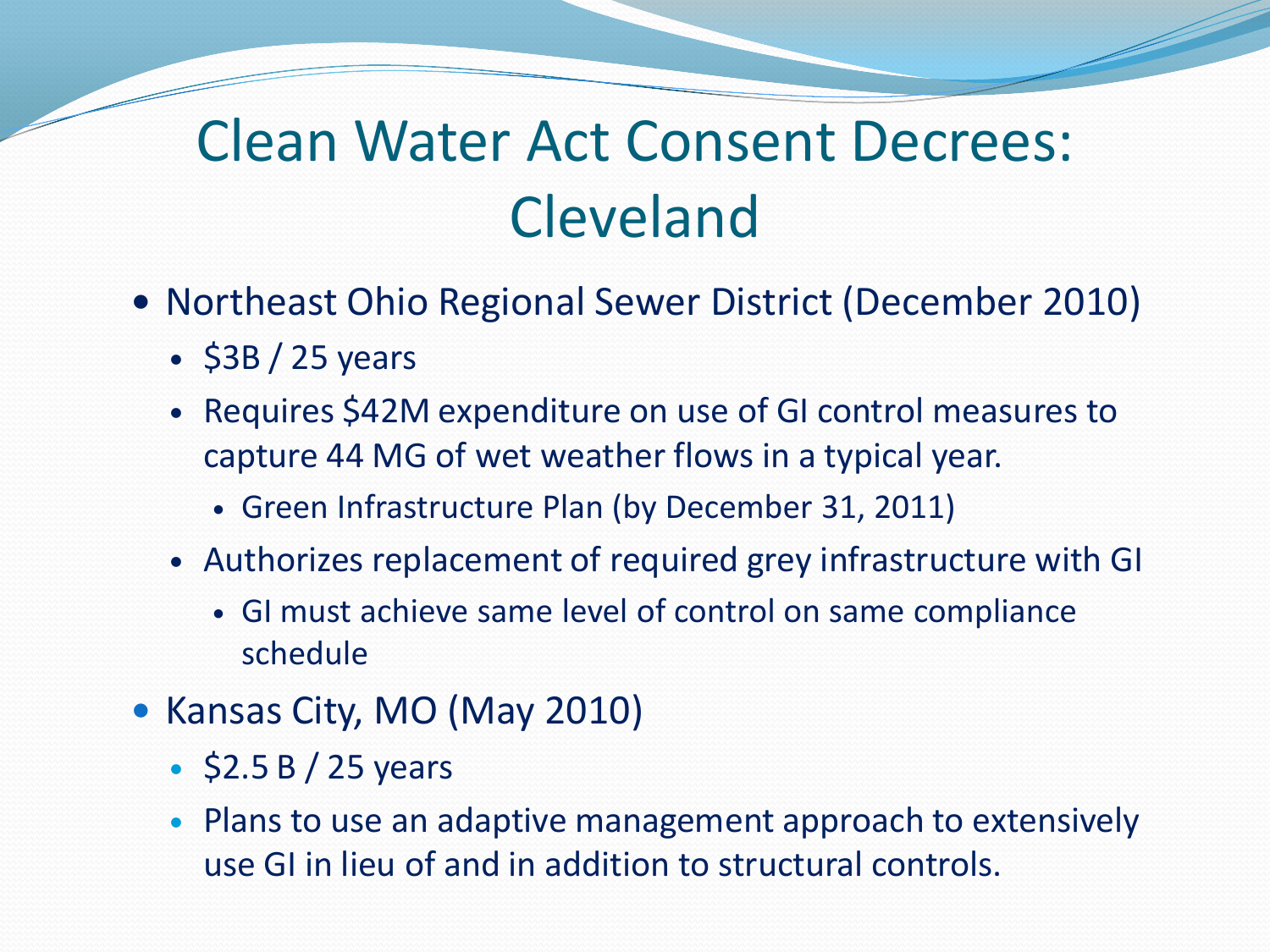# Beyond Enforcement

- Recovery Act Funds (ARRA) 20% set aside for green projects, including green infrastructure
- EPA has embraced use of GI
	- Office of Water Memoranda in support of GI, including the use of GI in NPDES permits and enforcement actions
- Many Cities Implementing GI outside of Enforcement Context
	- Milwaukee Green Seams program
	- City of Chicago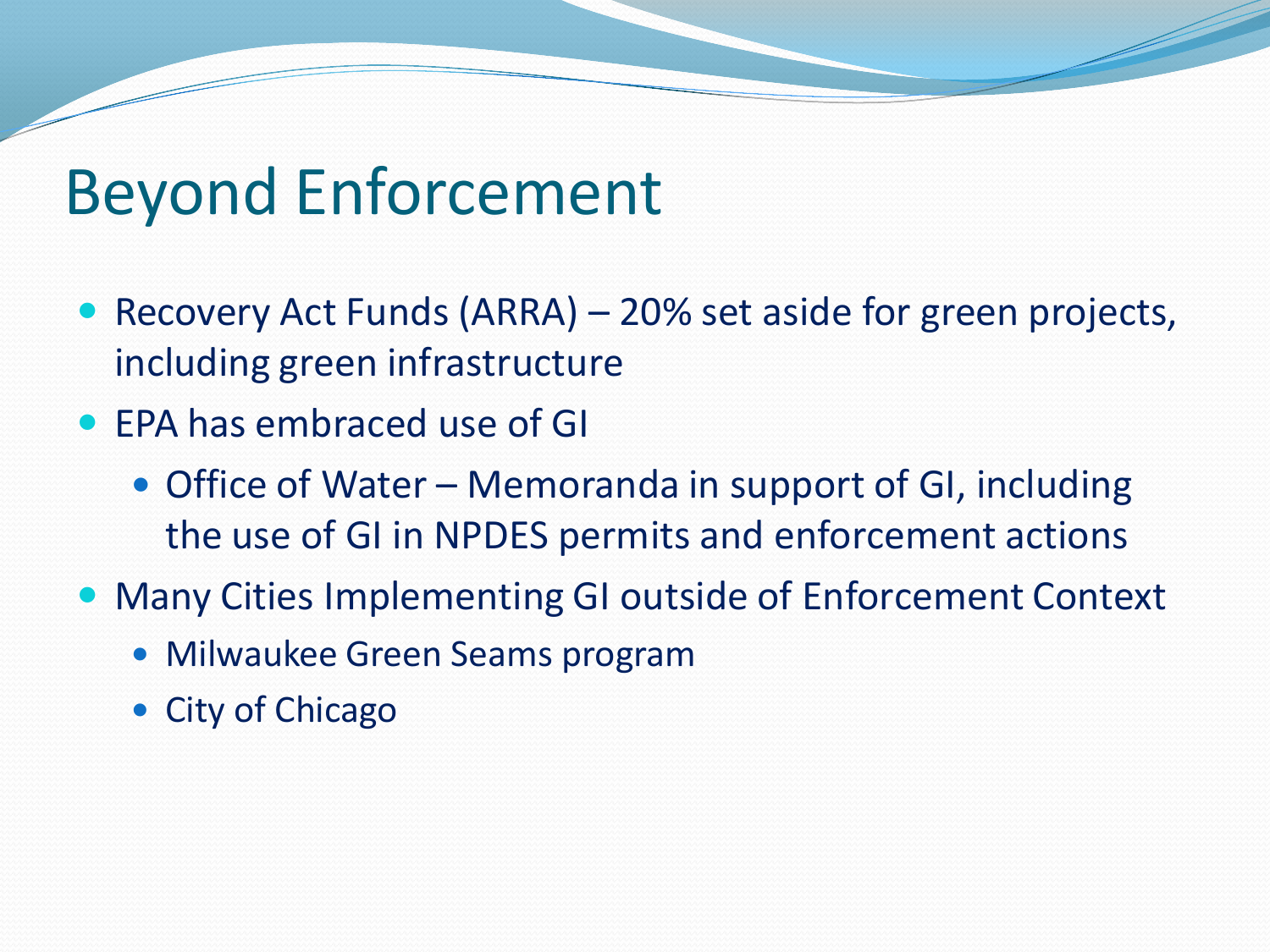# Green Infrastructure & the Clean Water Act: Some Challenges

- Paradigm shift
- Bridge Administrative Silos
- Quantifying and Maintaining performance
- Educating your regulator
- Accepting Risk